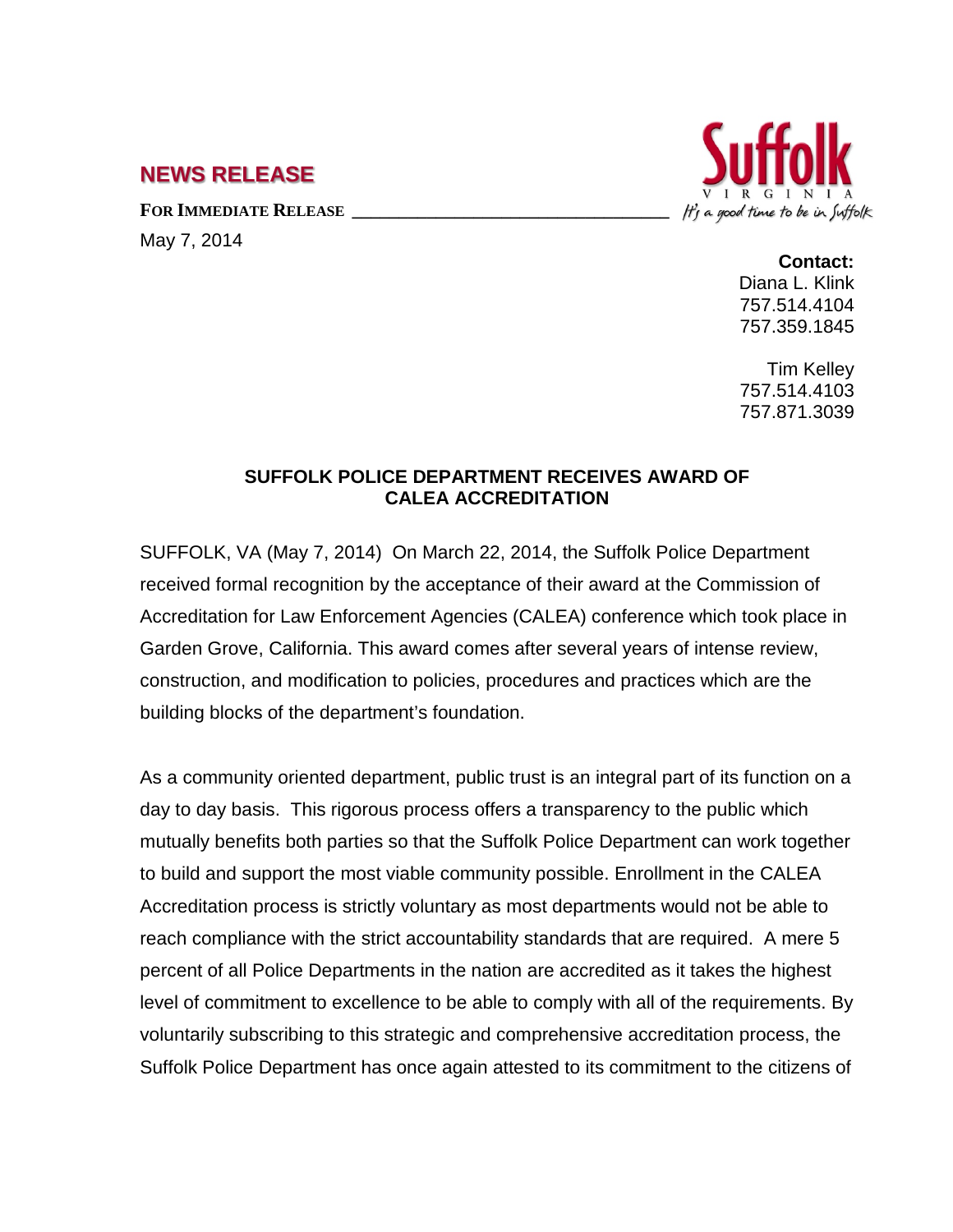## Suffolk.

In December of 2013, the Suffolk Police Department underwent a three day external review by a team of CALEA assessors. The review actually began with the assessors critically inspecting all department files prior to their arrival on-site. Once on-site, they re-reviewed these files, toured the agency, and conducted numerous interviews with both officers in the field as well as citizens within the community. An open phone session was held as well as an open public comment forum in City Council Chamber. Lead Assessor Randy Nichols remarked that throughout all of these events "no matter whom they spoke with" the responses were all "consistent" – "Every contact made by assessors in the agency and the community produced positive comments and a show of support for the Department."

Preparation for this assessment was rigorous and time intensive including upwards of three and a half years of concentrated effort. Prior to this, the Suffolk Police Department had been working with a set of approximately 73 policies which had been in place since 2001. All of these policies were extensively reviewed to ensure that all needed updates were addressed. The result was that many of those policies were eliminated and the task of creating what is now approximately 75 brand new policies, as well as approximately 60 Standard Operating Procedures, ensued.

The dynamic nature of law enforcement requires that the department constantly stay updated on the issues which they face and guide personnel accordingly. To further ensure the integrity of these policies, weekly staff meetings were implemented for the review of each one. The result is a policy which has had input and approval from each member of the Command Staff, as well as the City Manager, City's Human Resources Department, and the City Attorney's Office. Suffolk Police Chief Thomas Bennett stated, "Accountability is important to the profession of law enforcement. We want to make sure that everyone is on the same page. Each step of the process is time consuming but it concludes with a policy that has been through all the checks and